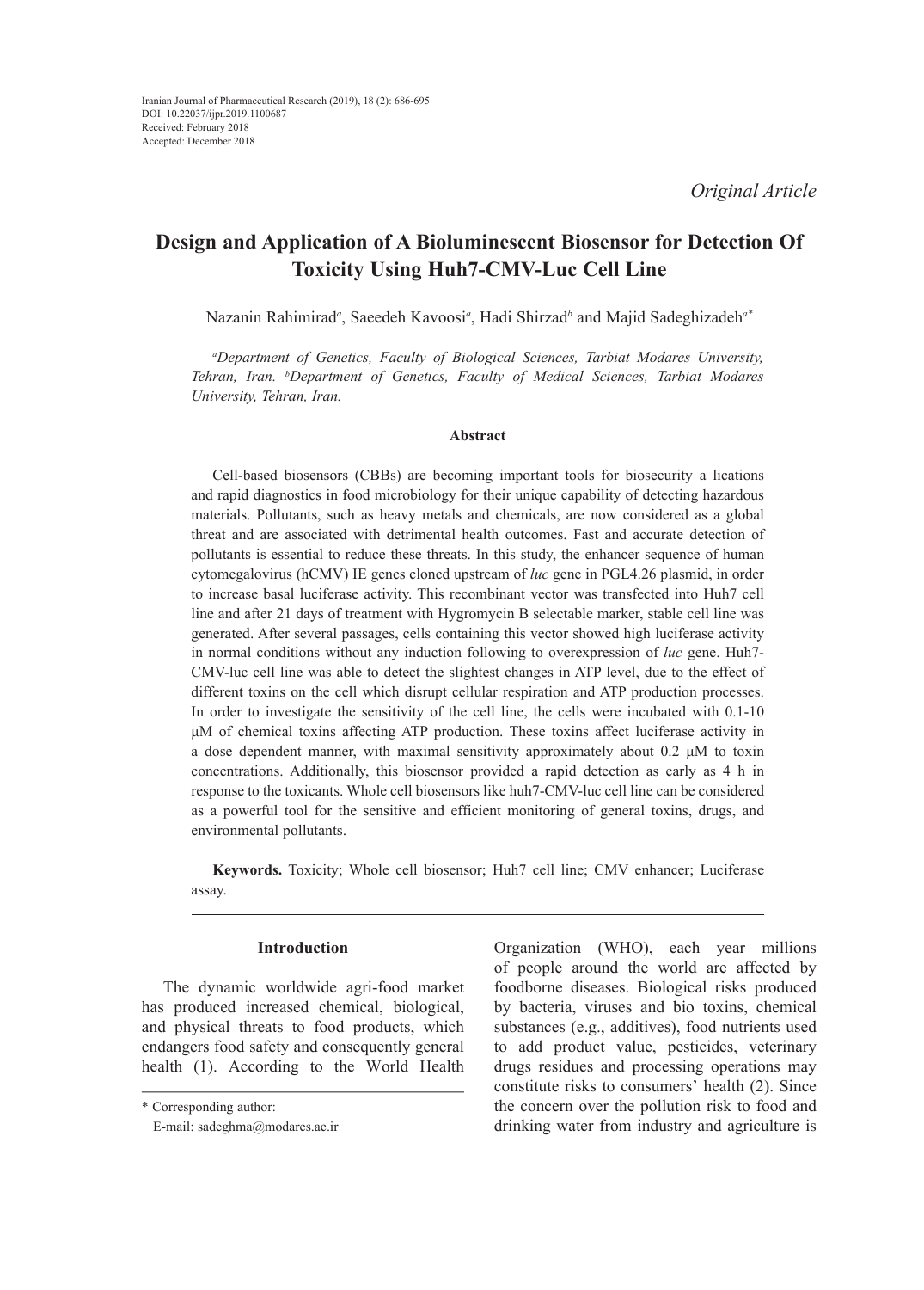growing, the need for a powerful functional tool to allow for the rapid, effective, and efficient detection of hazards and threats inherent to safety and quality of food have emerged.

Biosensors, which are an important option in the food sectors to control production processes and ensure food quality and safety by reliable and cost effective procedures, have gained enormous attention and developed in different a lications, including bioprocess control, food quality control, agriculture, military, defense against bioterrorism and in particular, for medical a lications in recent years. They can be considered as a subclass of chemical sensors in which a biological mechanism is used for analyte detection (3). Biosensors are selfcontained integrated devices, consisting of a biological recognition element in direct contact with a transduction element, which converts the biological recognition event into a useable output signal. Biosensors can be classified to different groups according to their bioreceptor element involved in the biological recognition process such as enzymes, immunoaffinity recognition elements, whole cells of microorganisms, plants or animals, or DNA fragments (4). The most important advantage of whole cell biosensors in comparison with other subgroups is that a live, intact cell is used as the biological entity. In this powerful new a roach we are able to detect very complex series of reactions that can exist only in an intact, functioning cell by very simple means and measure bioavailability of toxins and biological effects rather than total concentrations obtained by traditional analytical techniques (5).

The aim of this study was to establish a sensitive, stable reporter cell line using a "lights off" strategy which is based on the measurement of a decrease in light emission following exposure to the sample. According to this strategy, we had to use luciferase gene under the transcriptional control of a strong constitutive promoter in order to increase the expression of *luc* gene and luciferase activity. For this purpose, the enhancer sequence of human cytomegalovirus (hCMV) IE genes was cloned upstream of *luc* gene. Immortalized cells derived from human hepatocarcinoma cell line (Huh-7) was transfected by this recombinant construct. Stable cell line achieved using the a ropriate dose of hygromycin B antibiotic after 21 days. The reporter cell line was challenged with a range of compounds, to evaluate the decrement in luciferase activity (which ha ens as a consequence of ATP reduction followed by exposure to toxins). The reporter cell line is sensitive enough to screen chemicals with toxicity risk.

#### **Experimental**

### *Chemicals*

Fetal bovine serum (FBS) was purchased from Invitrogen/Life Technologies (Carlsbad, CA, USA). Dimethyl sulfoxide (DMSO) was the products of Sigma-Aldrich (St. Louis, USA). Hygromycin B was purchased from Sigma-Aldrich (St. Louis, USA). Lipofectamine 2000 reagent was purchased from Invitrogen/Life Technologies (CA, USA).

#### *Generation of recombinant vector*

Primers for the enhancer sequence of IE (immediate-early) genes of human cytomegalovirus (hCMV) were designed in order to proliferate a fragment of about 420 bp length including KpnI-HindIII recognition sites. The amplified fragments were purified on a 1.5% agarose gel and cloned at the KpnI-HindIII sites of pGL4.26 using standard protocols. The orientation and sequences of this element were confirmed by sequencing of the plasmids.

## *Development of a toxicity sensitive luciferase reporter plasmid*

The toxicity reporter plasmids were generated using the pGL4.26-minimal promoter vector (Promega, UK, Southampton, United Kingdom) containing a minimal TATA promoter upstream of the firefly luciferase gene (*luc*). Enhancer element of CMV IE genes was inserted into the pGL4.26 [minP] multiple cloning site upstream of the *luc* gene. Consequently, TOP10 competent cells were transformed with the recombinant DNA for amplification. Engineered vector contains one copy of enhancer sequence of HCMV immediate-early genes that have been inserted through KpnI-HindIII restriction sites upstream of the promoter-luc  $+$  transcriptional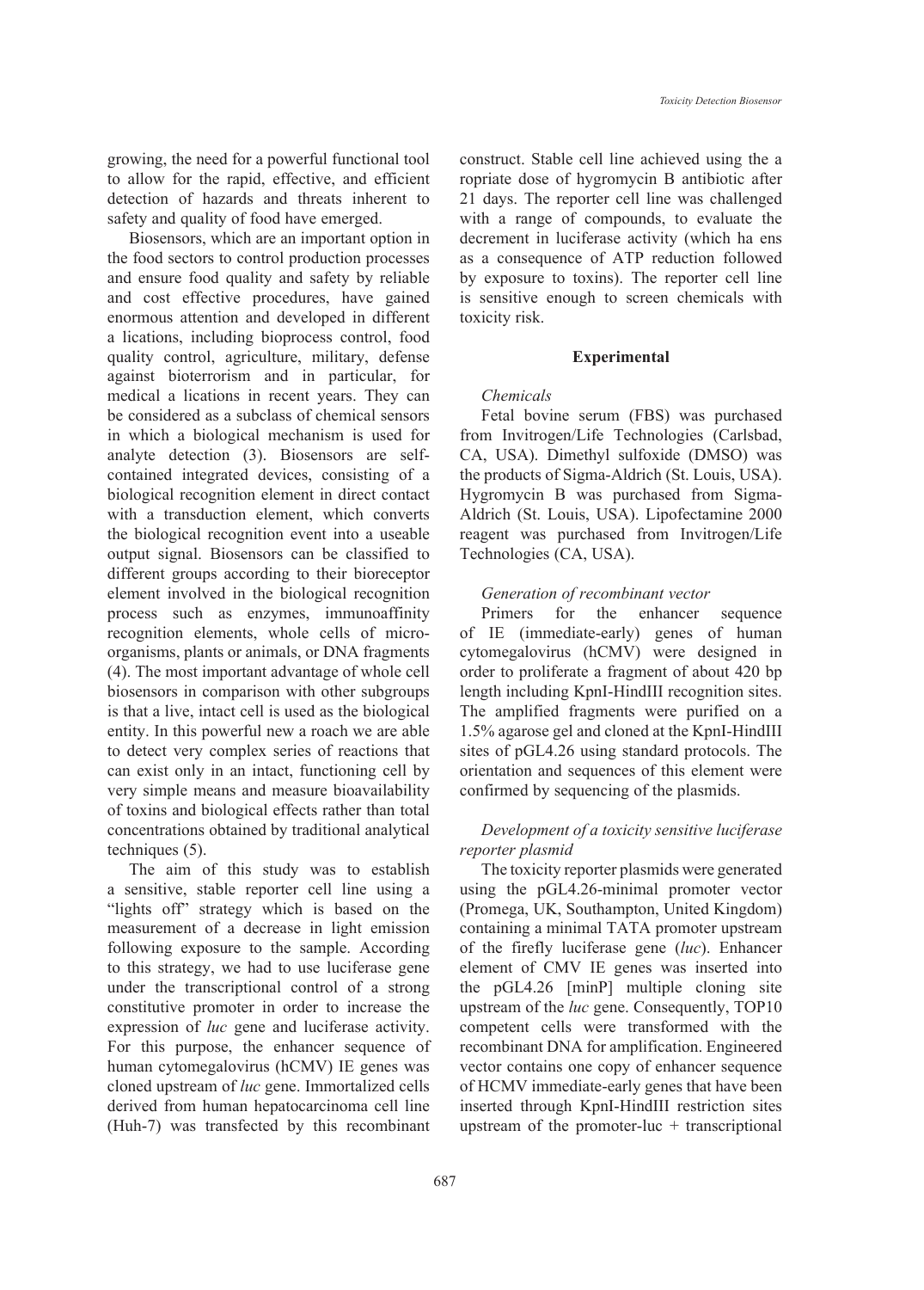unit. Five positive clones were sequenced using RV3 primer (*Rhinovirus* universal primer).

#### *Cell viability assay*

Cell viability was assessed by methyl thiazol tetrazolium (MTT) assay (Sigma-Aldrich, St Louis, USA) according to the manufacturer's instruction. Briefly, the cells  $(1 \times 10^4)$  were cultured overnight in a 96-well plate. Afterwards, the medium of each well was replaced by 200 μL fresh medium plus 50 μL of the MTT solution (5 mg/mL in PBS). The plates were incubated at 37 °C for 4 h. The absorbance being proportional to cell was subsequently measured at 570 nm in each well using an enzyme linked immunosorbent assay plate reader (BioRad 680, USA). All experiments were performed in triplicate, and the relative cell viability  $(\%)$ was calculated as a percentage relative to the untreated control cells.

#### *Generation of stable cell line*

The Huh7-CMV-luc containing the Hygromycin B selectable marker was stably transfected into the Huh7 cells using the Lipofectamine® 2000 reagent. According to the LD50 value, the transfected cells were selected using 450 μM Hygromycin B (Invitrogen/Life Technologies, CA, USA) in the media for 21 days. The Hygromycin B-resistant clones were isolated and screened by measuring their basal and inducible luciferase activity at different concentration of toxins. Positive clones showed high luciferase activity. The cells were maintained in growth medium containing 450 μM hygromycin for further analysis.

### *Cell culture conditions*

The human hepatocarcinoma cell line (Huh-7) was purchased from National Cell Bank, Pasteur Institute of Iran and were grown in Dulbecco′s Modified Eagle′s Medium (DMEM) (Invitrogen/Life Technologies, Carlsbad, CA, USA). The cells were su lemented with 10 % fetal bovine serum, 100 U/mL penicillin, and 100 mg/mL streptomycin (Invitrogen/Life Technologies, Carlsbad, CA, USA). The cells were grown at 37 °C in a humidified atmosphere of 5% carbon dioxide. the cells were tripsinized/ sub cultured every 2 to 3 days.

#### *Chemical exposure*

Sterile stock solutions of chemical food toxins were prepared in DMEM just before use. Briefly, the cells were seeded at a density of  $2 \times 10^5$  per well in 24-well microtiter plates, and incubated until the cells reached 70–80% confluence. Following overnight recovery, the culture medium was replaced by the fresh DMEM su lemented with antibiotics along with a range of chemical concentrations in triplicate for 4 h, 6 h, 12 h and 24 h to estimate the luciferase shortest induction time.

#### *Huh7-CMV-luc reporter-gene assay*

Huh7 cells were seeded in 24-well plates at a density of  $2 \times 10^5$  cells per well and grown overnight. Consequently, the cells were transiently transfected with the recombinant reporter plasmids. The plasmid pGL4.26 without the CMV enhancer fragment was considered to control the performance of the construction. Transfection was done by Lipofectamine 2000® (Invitrogen, Carlsbad, CA, USA) reagent in triplicate according to the manufacturer's instructions. Following transfection the culture medium was replaced 24 h later with the fresh growth medium containing 0.1 to 1o μmol/L Nitrite and lead which was prepared immediately before each experiment. The cells were left for 24 h to respond to the toxins, and then the firefly luciferase activities in their lysates were monitored.

#### *Luciferase assay*

Luciferase assays were performed following the manufacturer's instruction (Promega). The cells were washed twice with phosphate buffered saline (PBS). Each well received 50 μL lysis buffer (Promega, UK, Southampton, United Kingdom) after removing PBS. The cell lysates were harvested and spin for 5 min. The cell lysates (50 μL) were added to 10 μL luciferase assay reagent (Promega, UK, Southampton, United Kingdom). Luciferase bioluminescence measurements were performed at room temperature using a luminometer (Sirius tube Luminometer, Berthold Detection System, Germany). The activity was expressed as relative light units (RLU) emitted from total assays and it was calculated versus background activity.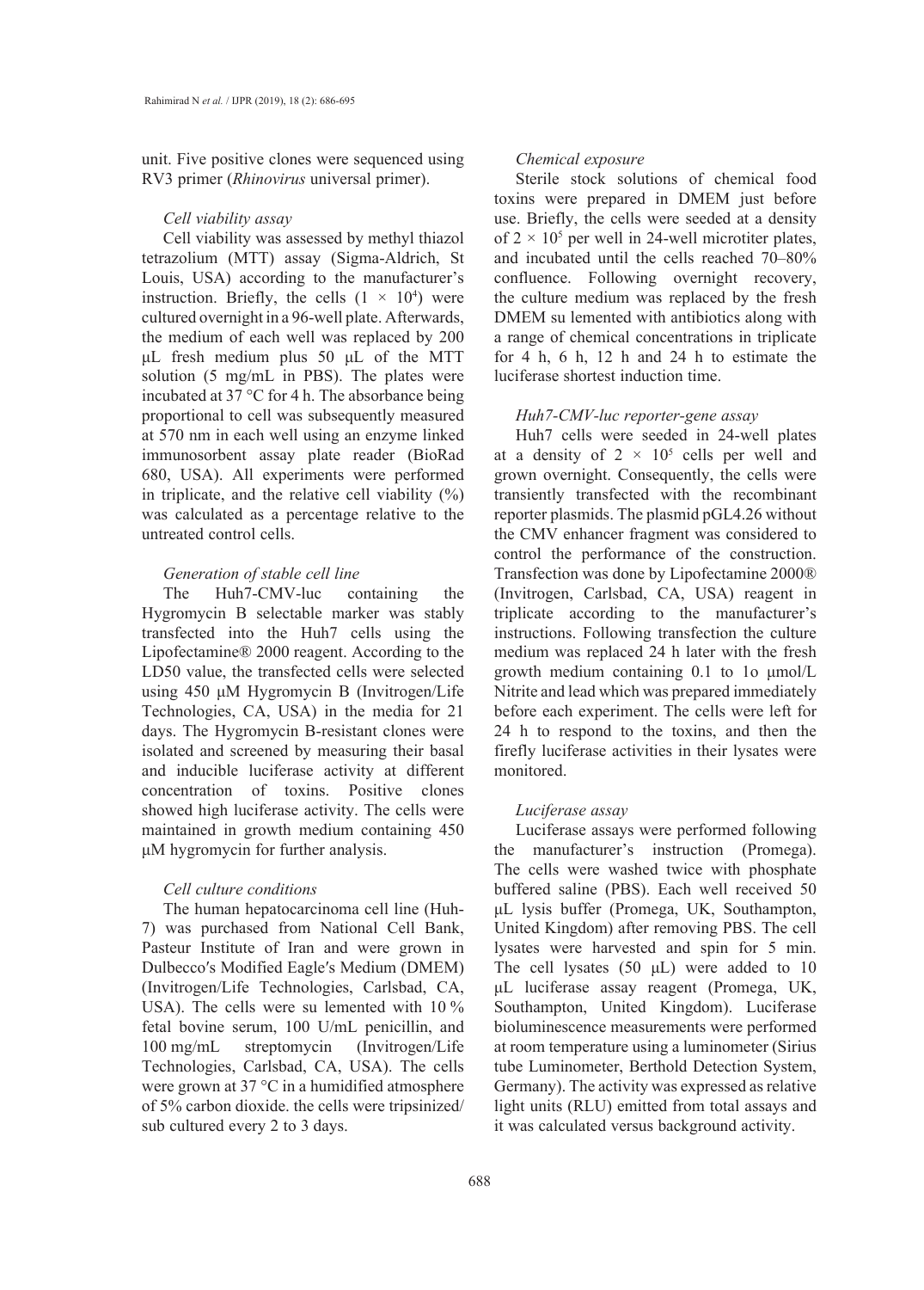

**Figure 1**. MTT assay indicating the inhibitory effect of Hygromycin B on human **Figure 1.** MTT assay indicating the inhibitory effect of Hygromycin B on human hepatoma cells (Huh7). Data showed LD50 value of 450 μM Hygromycin B for Huh7 cell line.

## *Statistical analysis Transient transfection and luciferase assay analysis*

All experiments were conducted in triplicate, *analysis*<br>Level of lucifieras activities and plasmid of the plasmid of the plasmid of the plasmid of the plasmid of the p and the results were expressed as mean  $\pm$  SD  $\frac{d}{dx}$  (standard deviation). One-way analysis of luciferase activity of the plasmid p variance (ANOVA) was used to assess the CMV-luc was confirmed in transient transfer statistical analysis, and  $p < 0.05$  was considered experiments. Transiently transfected to be significant. The data were analyzed using with PGL4-CMV-luc recombinant Microsoft Excel software and GraphPad Prism showed significantly high luciferase software.  $\mathcal{C}^{\text{c}}$ 

#### **Results**

The "huh7-CMV-luc biosensor" was obtained by stably transfection of recombinant PGL4.26 (Figure 2. Column B). plasmid which contains *luc* gene expressing The cells transfected with PGL4.2 luciferin substrate essential for luciferase activity contains only a minimal p to huh7 cell line. The cells were treated with  $LD_{50}$  dose of hygromycin B selectable marker for 21 days. After several passages of the cells, for detection of slightest toxicant agents in the environment, luciferase assay was performed in the presence of increasing dosage of different toxins (from  $0.1 \mu M$  to  $10 \mu M$ ). Decrease in luciferase activity was reported according to toxicant exposure.

### *Cytotoxic studies*

Data from MTT assay clearly showed  $LD_{50}$ value of 450 μM Hygromycin B antibiotic for huh7 cells. (Figure 1).

## *Transient transfection and luciferase assay analysis*

Prior to stable transfection, high level of luciferase activity of the plasmid pGL4.26- CMV-luc was confirmed in transient transfection experiments. Transiently transfected cell line with PGL4-CMV-luc recombinant vector showed significantly high luciferase activity compared to the huh7 cells transfected with PGL4.26 plasmid. It was found that basal **Results** luciferase activity has significantly increased luciferase activity has significantly increased due to insertion of enhancer element of CMV  $\frac{1}{2}$ ,  $\frac{1}{2}$  CMV  $\frac{1}{2}$ promoter upstream of *luc* gene minimal promoter (Figure 2. Column B).

> The cells transfected with PGL4.26 (which contains only a minimal promoter upstream of *luc* gene and lacks enhancer element) had very low luciferase activity (Figure 2. Column A), whereas a significant induction of luciferase activity was observed in the cells transfected with pGl4.26-CMV-Luc as a result of enhancer element of a strong constitutive promoter which caused an a roximately 10,000-fold increase in luciferase activity compared to the control  $(p <$ 0.001).

> *Generation of stable biosensor and detection of toxicity*

> The pGL4.26-CMV-luc plasmid containing the Hygromycin B selectable marker was stably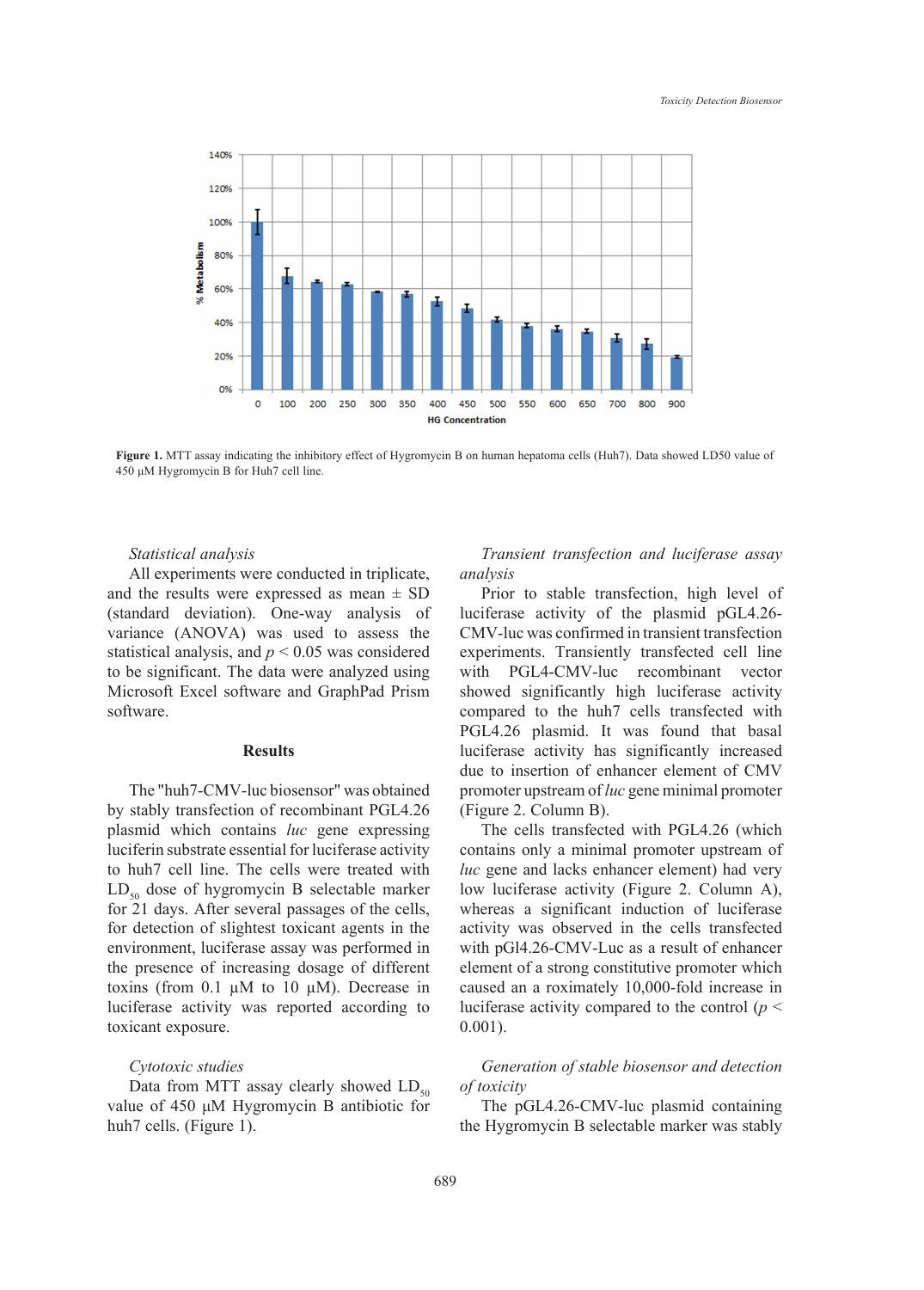

**Figure 2**. Luciferase reporter activity in transiently transfected  $\frac{1}{M}$  to toxin c Huh7-CMV-luc cells. Recombinant cells were seeded **plates at 2** × 10 **u** overnight in 24 well plates at  $2 \times 10^5$  cells per well. After  $\Omega_4$  h luciferese activity was assessed by measuring luciferese activity in cell lysates. Transfected cells with recombinant Decrement vector including CMV enhancer element (column B) showed nitrite, and x cells which have PGL4.26 plasmid with minimal promoter decreased 3-fo 24 h luciferase activity was assessed by measuring luciferase significant increase in luciferase activity compared to control lacking CMV fragment (column A).

lacking CMV fragment (column A). Notes: Data expressed as mean ± SD; \*\*\*\*, *p* < 0.0001  $\mu$ mol/L lead

transfected into Huh7 cells. The cells were Figure 4. selected in media containing  $450 \mu$ M Hygromycin  $\overline{B}$  for 21 days (according to the hygromycin  $BLD_{50}$ , shown in Figure 1). The stable clones were isolated and screened by measuring their  $\frac{1}{2}$  luciferase activity. As mentioned in Figure 2, important issue increased in Figure 2, luciferase activity was increased in transfected contamination of cells in normal condition without addition of processing, pac any toxic chemical. Following treatment with to biological, ch different doses of toxins which disrupt cellular This increasing energy production (inhibit cellular respiration pollutants in the and ATP generation within the cell), luciferase and ATT generation within the cent, identically and sensitive de<br>activity decreases since ATP is an essential Researchers substrate for luciferase enzyme. No changes in the luciferase activity of Huh7-CMV-luc cells were measured over eight passages and after multiple rounds of storage in liquid nitrogen and 8 re-culture.

## *Reduction of luciferase activity induced by chemical toxins in the biosensor*

When it was proved that the recombinant cells have high luciferase activity in normal condition without any induction, the dose dependent effects of chemical toxins on this cell line was investigated in order to evaluate their sensitivity to ATP decrement as a consequence of chemical toxicants. In this regard, the cells were seeded at a density of  $2 \times 10^5$  per well in 24-well microtiter plates, and incubated until the cells reached 70–80 % confluence. Then, they were treated with increasing concentrations of some common chemical food toxins such as nitrite, lead, xylene, and acrylamide. After 24 h, luciferase activity was measured according to the protocol. Data revealed that this toxin affects luciferase activity in a dose dependent manner, with maximal sensitivity a roximately about 0.2  $\mu$ M to toxin concentrations (Figure 3 A-D).

#### *Shortest induction validation*

Decrement in luciferase activity by lead, nitrite, and xylene was also time dependent; it decreased 3-fold after 4 or 6 h, 4-fold after 12 h and 5-fold after 24 h of treatment with 0.1 to 10 μmol/L lead, nitrite and xylene. The luciferase activity decreased significantly after 4 h as the shortest induction time ( $p < 0.001$ ). The time course of luciferase decrement by 0.1 to 10 μM of toxins in recombinant cell lines is shown in Figure 4.

## **Discussion**

These days food safety becomes a very important issue for human health. Environmental contamination or failures during food handling, processing, packing, and distribution can lead to biological, chemical, and/or physical threats. This increasing number of potentially harmful pollutants in the environment calls for accurate and sensitive detection of food contaminants.

Researchers in diverse fields have developed numerous biosensors for a lications in agrifood industry. Conventionally, methods such as liquid and gas chromatography coupled with mass spectrometry and spectrophotometry are commonly used for monitoring toxicity. But these methods require expensive instruments, complex pretreatment steps, specialized personnel, and large quantity of organic solvents. Such methods cannot be used to perform in situ assays.

Recent years have seen increasing interest in the a lication of simple, rapid, inexpensive and disposable chemical sensors for use in the fields of clinical, environmental or industrial analysis.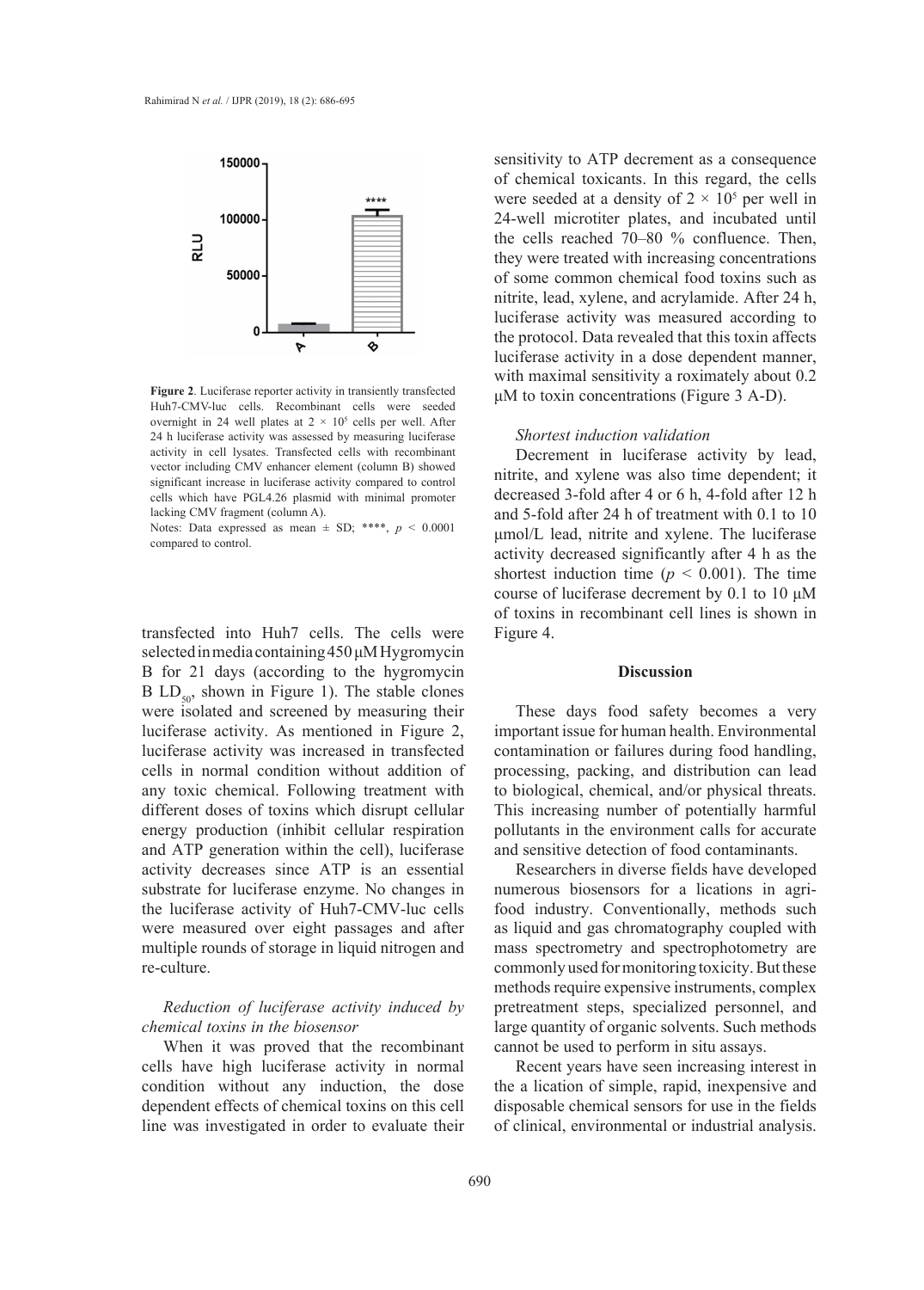

concentrations (0.1 to 10  $\mu$ M), (B) Nitrite concentrations (0.1 to 10  $\mu$ M), (C) Xylene concentrations (0.1 to 10  $\mu$ M), and (D) Acrylamide luciferase activities. Luciferase activity was decreased following treatment with increasing concentrations of toxins. Each bar shows the  $N_{\text{max}}$ ,  $N_{\text{max}}$ ,  $C_{\text{max}}$  ( $C$ )  $\text{sum}_{i=1}^{N}$  and  $C_{\text{max}}$ **Figure 3.** Decrement in luciferase activity following to ATP reduction in Huh7-CMV-luc stable cell line exposed to: **(A)** lead concentrations (0.1 to 10 μM). Luciferase activity was measured after 24 hours. The numbers in the left column represent the relative mean ± SD; \*, *p* = 0.0327 for (A), *p* = 0.0170 for (B), *p* = 0.0228 for (C), and *p* = 0.0224 for (D) compared to control.

In this context, biosensors a ear as a suitable alternative or as a complementary analytical tool. Biosensors and chemical sensors represent analytical devices that utilize the sensitivity and selectivity of a biomaterial, chemical compound or a combination of both attached onto the surface of a physical transducer for sensing purposes (6). Though whole cell-based biosensors are not as sensitive to environmental changes as molecular-based ones, these biosensors can be modified by simple genetic engineering methods so that they can then be used to detect a series of complex responses within a living cell. These biosensors can further provide information that for (A), *p* = 0.0170 for (B), *p* = 0.0228 for (C), and *p* = 0.0224 for (D) compared to

molecule-based biosensors are not capable of, such as information related to the pharmacology, such as information related to the pharmacology,<br>cell physiology, and toxicology of a sample.

Light production in biological systems is tivity of a biomaterial, chemical compound called bioluminescence. The oxidation of firefly ombination of both attached onto the surface D-luciferin uses the energy from ATP conversion to AMP and i to form oxyluciferin, carbon Fright dimension of strange purposes to their time it to term engineering, the one of the concentrations (The 10 m), and  $\frac{1}{2}$  and  $\frac{1}{2}$  and  $\frac{1}{2}$  and  $\frac{1}{2}$  and  $\frac{1}{2}$  are concentrations (1). Adenosine t bugh whole cen-based biosensors are dioxide, and fight (*i*). Adenosine triphosphate sensitive to environmental changes as (ATP), the basic energy source of the living cells, exists in all cells and determines the measured and the cells, these consenses and the cells, causes in the cells and determines the relative measured by simple genetic engineering methods energy level of the cell. Therefore, the amount dependent; it depends the process are the sent of the centrelected at the sent they can then be used to detect a series of ATP measured represents the number of omplex responses within a living cell. These living cells and describes the "well- being" of ansors can further provide information that the outbread cells the cultured cells. decreased significantly after 4 h as the shortest induction time  $\alpha$  as the shortest induction time (*p*  $\alpha$ ). The shortest induction time (*p*  $\alpha$ ). The shortest induction time (*p*  $\alpha$ ). The shortest induction time (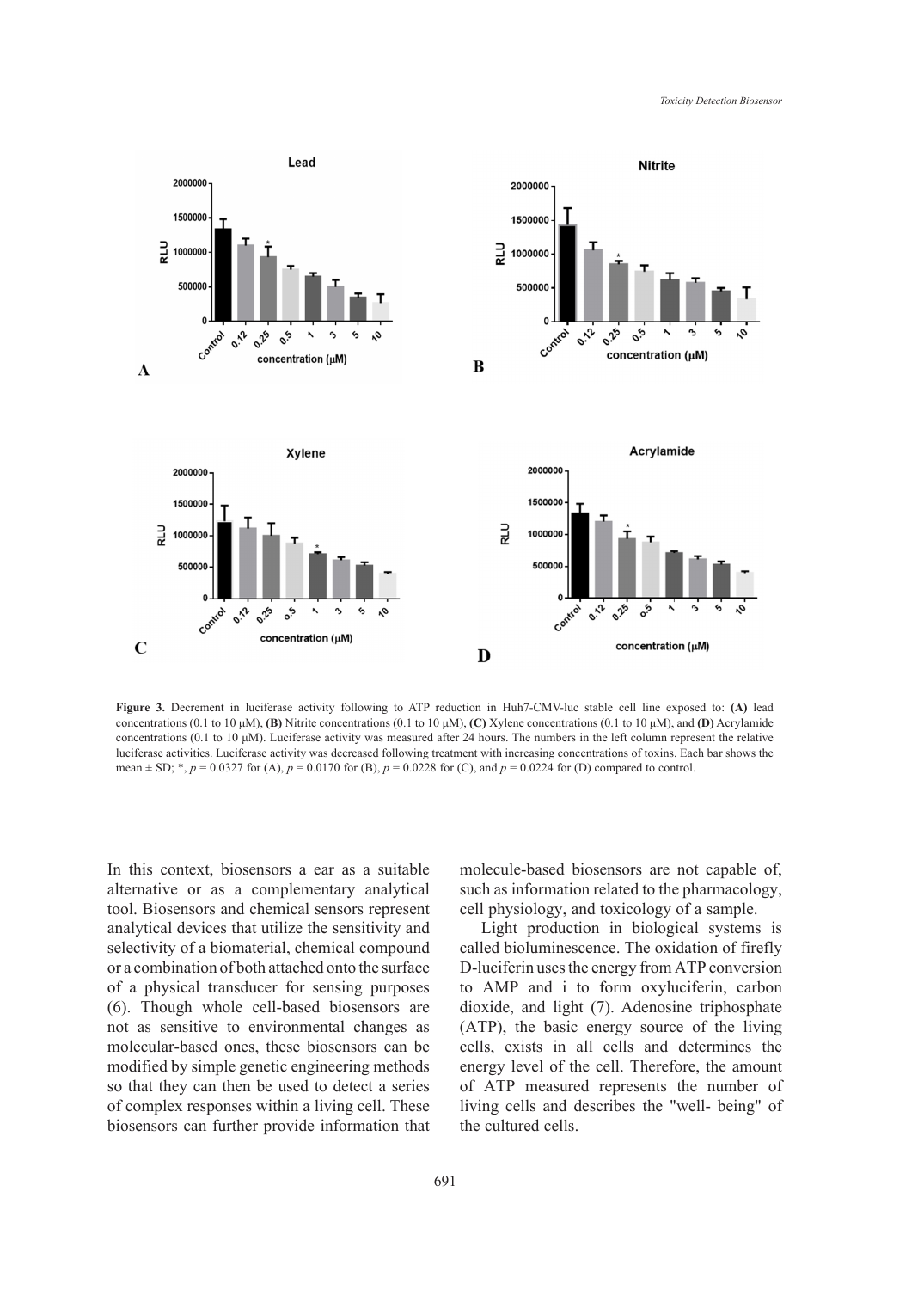

μινι) at 37 °C for the marcated time after which fuctionase activity in cell fysates was measured as described under the Methods Section.<br>Luciferase activity was expressed as RLUs in recombinant Huh7 cell line. The lucife induction time. Each bar shows the mean  $\pm$  SD; \*\*\*\*,*P* < 0.0001 compared to control. **Figure 4.** The time course of luciferase activity induction. The Recombinant cell line was incubated with Lead, Nitrite and Xylene (5 μM) at 37 °C for the indicated time after which luciferase activity in cell lysates was measured as described under the "Methods" section.

In 1984, Kangas L*et al*. used bioluminescence to evaluate the drug effects by measuring the levels of ATP, which was significantly correlated with cell number and viability (8). After finding the bioluminescence as an efficient tool for assessing general toxicity, many studies used this a roach to generate whole cell biosensors in various fields. In 2000, Gil *et al*. generated a whole-cell bacterial biosensor for the detection of gas toxicity using a recombinant bioluminescent *Escherichia coli* (9), and in 2001, Farré *et al*. used a bacterial transcriptional biosensor for assessment of organic pollutions in wastewaters (10), which are examples of the first generation of whole cell biosensors based on bacterial cells. Soon after, next generation of bioluminescence whole cell biosensors using eukaryotic cells such as yeast and fungi have strategy for detecting chemical emerged. For instance, Hollis *et al*. genetically modified *Saccharomyces cerevisiae* to express firefly luciferase, generating a bioluminescent yeast strain, and presence of any toxic chemical interfering with the cell′s metabolism resulted in a quantitative decrease in bioluminescence (11).

However, eukaryotic cells such as *S. Cerevisiae* are more similar to human cells compared to the bacterial cells, and can evaluate a better estimation of toxicity of different components endangering humans, they still doesn't represent the accurate risk of different toxins to human cells. Nowadays, researchers use differenet cell lines to generate whole cell

Langas L et al. used bioluminescence biosensors as they are much more similar to the drug effects by measuring human normal cells. In 2008, Banerjee et al. y used B-cell hybridoma, Ped-2E9, encapsulated in type I collagen matrix to generate a biosensor for rapid detection of pathogens and toxins ity, (12). In 2015, Motahari et al. generated a tudies used this a roach to generate luminescence-based biosensor for detecting cell biosensors in various fields. In antioxidant and oxidant activities of samples il *et al.* generated a whole-cell bacterial using Huh7 cell line  $(13)$ . In that study, huh7 cell Increase to the detection of gas toxicity using line was stably transfected with the recombinant PGL4.26 plasmid containing *luc* gene under the transcriptional control of the ARE core sequence of the human NQO1 promoter in order to screen in the field of the human NQO1 promoter in order to screen waters (10), which are examples of the oxidative stress inducers. After treatments of eration of whole cell biosensors based huh7-ARE-luc cell line with oxidant agents, erial cells. Soon after, next generation huciferase activity was increased, using "lights minescence whole cell biosensors using on" strategy, whereas here we use "lights off" strategy for detecting chemical toxins, which means that huh7-CMV-luc biosensor in this article has high luciferase activities in normal conditions and any ATP decrement results in reducing the luciferase activity.

> In the following article, ATP produced by cellular biosensor is measured to detect microbial contamination in water and food. The hCMV enhancer, which seems to have little cell type or species preference, is several folds more active than the SV40 enhancer (14). It is one of the strongest enhancers analyzed so far, a property that makes it a useful component of eukaryotic expression vectors. The promoterregulatory region of the major immediate early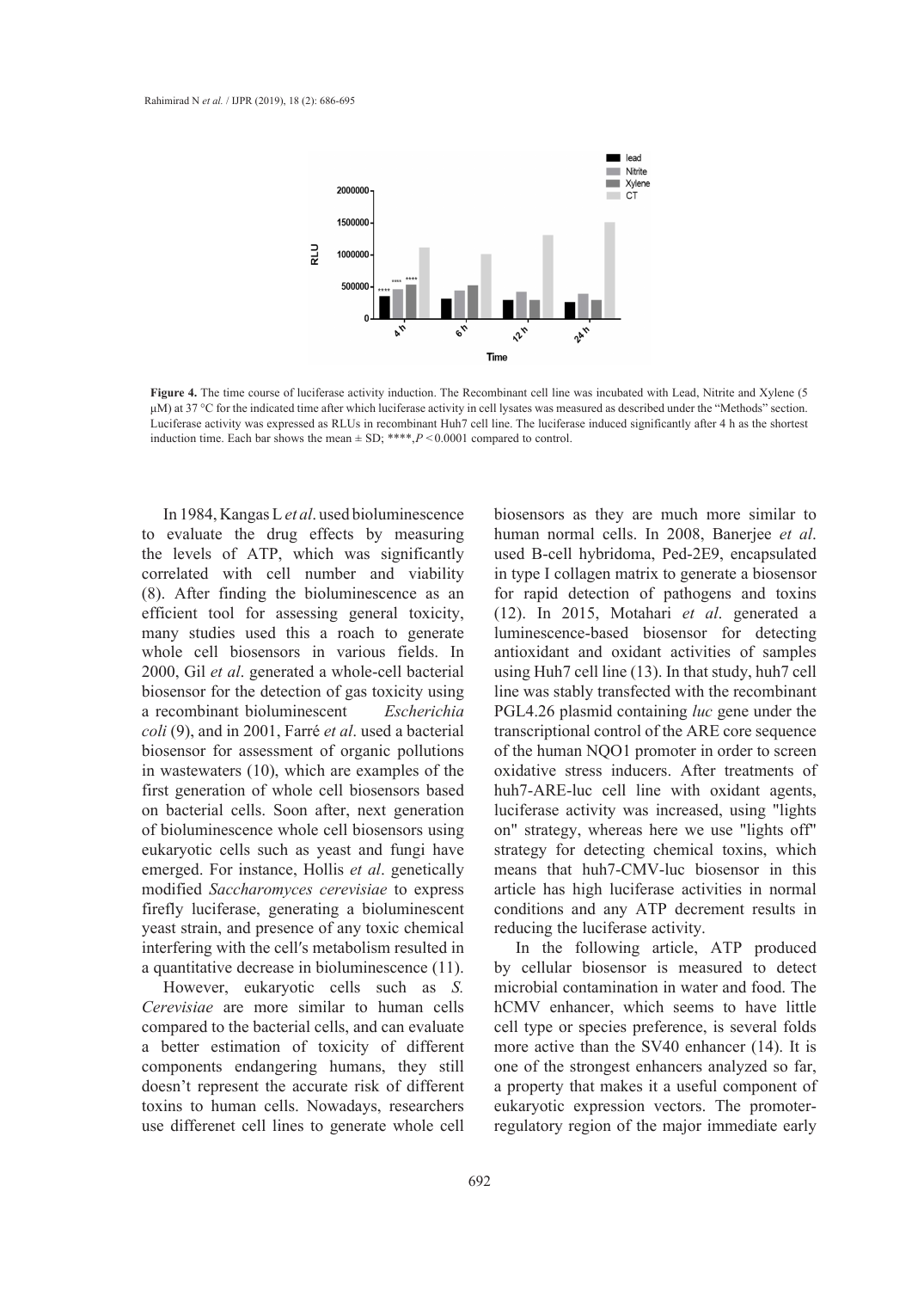gene of human cytomegalovirus (hCMV) was sequenced in 1985. Boshart *et al.* (15) described the enhancer sequence essential for constitutive expression of downstream genes. According to this data, PGL4.26 plasmid, a vector containing the *luc* gene downstream of a minimal promoter was used. Then enhancer sequence of human cytomegalovirus (hCMV), which is a strong constitutive promoter cloned up the stream of *luc* gene in order to increase luciferase activity. Therefore, the cells containing this vector have high luciferase activity in normal conditions without any induction following to overexpression of *luc* gene. The pGL4.26- CMV-luc plasmid containing the Hygromycin B selectable marker was stably transfected into Huh7 cell line. After 21 day treatment with  $LD_{50}$  dose of hygromycin, and several passages of cells, a stable cell line was produced. Now this cell line will be able to detect the slightest changes in ATP level, due to the effect of different toxins on the cell which disrupt cellular respiration and ATP production processes. In order to investigate the sensitivity of the cell line, the cells were incubated with increasing concentrations of chemical food toxins affecting ATP production. These toxins affect luciferase activity in a dose dependent manner, with maximal sensitivity a roximately about 0.2 μM to toxin concentrations.

The huh7-CMV-luc stable cell line has the potential to be a unique biosensor because it is capable of detecting a wide range of toxic chemicals which are commonly poisoning food and cause damages. Hepatocellular carcinoma cell line share several characteristics of normal hepatocyte cells and offer stable phenotype and reproducibility, which make it useful for *in-vitro* drug safety analysis (16). Human hepatoma Huh-7 cell line is a proper model system to study liver metabolism and toxicity of xenobiotics; and the detection of antitoxic agents (17). The significant characteristic of Huh7 cells that makes them attractive in toxicity studies is that they express drug metabolizing enzymes. These cells display the functional activities of various carbohydrate metabolizing enzymes and represent an alternative model system for drug efficacy or toxicity studies related to the liverspecific genes induction (18). *In-vitro* liver cell lines are increasingly used for the toxicological studies due to the central role of the liver in chemical transforming and clearing.

In this article, the toxicity of several commonly used food toxicants was measured through luciferase assay. Due to the insertion of a strong enhancer sequence upstream of *luc* gene and overexpression of *luc* gene in normal condition, the whole cell biosensor (huh7-CMV-luc cell line) demonstrated high luciferase activity without any induction. After exposure of cell culture to different doses of contaminants, luciferase activity was measured to detect whether the contaminant is toxic and in which concentration may endanger the cell line. In each assay, the results were compared to the control culture with no chemical added to their culture medium. This process was done for about up to 10 chemicals and toxins in 0.1-10 μM range and in most of the cases, luciferase activity showed a roximately 5 fold decrease in 10 μM concentration. The responsiveness of this cell line to these substrates is in  $0.1$ - $0.2 \mu M$ range; which would imply high sensitivity. The levels of concern for any harmful component in various items (air, soil, food, blood, etc.) are set by the Food and Drug Administration (FDA) based on calculations of the amount that a person can consume without ill affect (19). For example, the FDA used a blood lead level (BLL) of 10 μg/dL (a roximately about 0.5 μmol/L) as the threshold for adverse effects in children and in pregnant or lactating women and BLL of 30 μg/dL (a roximately about 1.5 μmol/L) as a threshold level for adults, including non-pregnant women of childbearing age (20), both of which are easily detectable with this biosensor.

It is demonstrated that luciferase activity in Huh7-1x-CMV-luc cell line is dose dependent, in the presence of 3 μM of chemicals, cell line shows  $a \sim 2$  fold decrease in luciferase activity and by increasing the concentration it reaches to  $\sim$  3 fold decrease (Figure 3, A-D).

Since the biosensor measurements need to be verified and validated, there are several validation procedures accepted for quantitative methods, in the case of qualitative methods. Thevenot *et al*. recommended several analytical parameters to characterize biosensor performance, such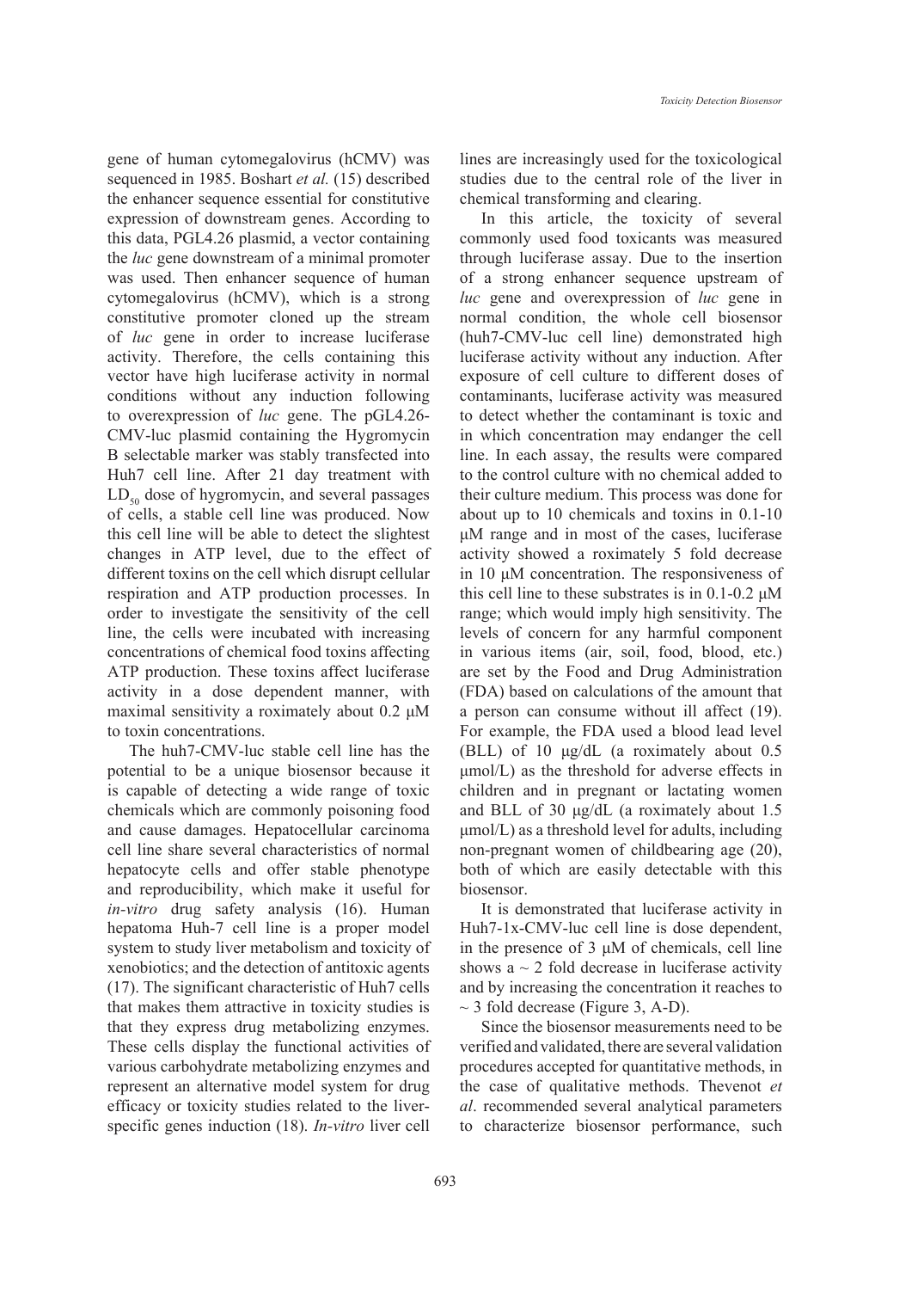as sensitivity, limit of detection (LOD), and selectivity and reliability (21). LOD (limit of detection), is the lowest quantity of a substance that can be distinguished from the absence of that substance (a blank value) with a stated confidence. LOD amounts for this method of detection were 0.5-1 µg/L for Lead, nitrite and acrylamide and 2 µg/L for xylene.

Data also revealed that the decrement in luciferase activity is also time-dependent. As illustrated in Figure 4, the cell cultures were incubated for different time courses (4 h, 6 h, 12 h, and 24 h) to examine the shortest period induction. It was showed that Huh7-CMV-luc could stimulate a small, but a arent induction of luciferase activity as early as 4 h after treatment as a rapid detection.

#### **Conclusion**

The need for disposable systems or tools for environmental a lications, in particular for toxicity monitoring, has encouraged a growing interest in the development of new technologies and more suitable methodologies. The use of biosensors technology for food safety will facilitate complying with international quality and safety standards, allowing for the efficient, safe, and reliable detection and quantification of inorganic contaminants that threaten consumer health. However, the detection of small concentrations of chemical and biological polluting substances in products for human and animal consumption is still needed (22). Bioluminescence is a fast (the results are seen directly within a few seconds), technically simple, sensitive, and flexible method (any cell line and drug may be studied by many different test designs).

The most significant advantage of Whole cell biosensors is to provide information about the effect of a stimulus on a living system and detect the functional aspects of a host– hazard interaction in order to render an accurate estimation of the risks (23).

In many cases, functional rather than analytical information is ultimately desired. These biosensors provide the opportunity to elicit such information, for a lications such as pharmacology, cell biology, toxicology, and

environmental measurements.

The Huh7-CMV-luc cell line as a whole cell biosensor has selectivity, specificity, and rapid response compared to the previous biosensors for monitoring the cell toxicity. According to literature, it can be considered as a reproducible and reliable tool for *in-vitro* screening of cell responses to different concentrations of toxins and other compounds which disrupts the ATP generation mechanisms due to cellular damage.

#### **Acknowledgments**

This work was granted by Deputy of Research of Tarbiat Modares University and Research Institute of Police Science and Social Studies.

#### **References**

- Van Boxstael S, Habib I, Jacxsens L, De Vocht, M, (1) Baert L, Van de Perre E, Rajkovic A, Lopez-Galvez F, Sampers I, Spanoghe P and De Meulenaer B. Food safety issues in fresh produce: bacterial pathogens, viruses and pesticide residues indicated as major concerns by stakeholders in the fresh produce chain. *Food Control (*2013) *32*: 190-7.
- (2) Kirk, MD, Pires, SM, Black, RE, Caipo M, Crump JA, Devleesschauwer B, Döpfer D, Fazil A, Fischer-Walker, CL. Hald T and Hall AJ. World Health Organization estimates of the global and regional disease burden of 22 foodborne bacterial, protozoal, and viral diseases, 2010: a data synthesis. *PLOS Med*. (2015) 12: p. e1001921.
- Mutlu M. *Biosensors in food processing, safety, and*  (3) *quality control*. CRC Press. (2016).
- (4) Lowe CR. An introduction to the concepts and technology of biosensors. *Biosensors (*1985) 1: 3-16.
- (5) Gui Q, Lawson T, Shan S, Yan L and Liu Y. The a lication of whole cell-based biosensors for use in environmental analysis and in medical diagnostics. *Sensors* (2017) 17: 1623.
- (6) Nayak R and Waterson P. The Assessment of Food Safety Culture: An investigation of current challenges, barriers and future opportunities within the food industry. *Food Control* (2017) 73: 1114-23.
- (7) McElroy WD, Seliger HH and White EH. Mechanism of bioluminescence, chemiluminescence and enzyme function in the oxidation of firefly luciferin. *Photochem. Photobiol*. (1969) 10: 153-70.
- Kangas L, Grönroos M and Nieminen, AL. (8) Bioluminescence of cellular ATP: a new method for evaluating cytotoxic agents *in-vitro*. *Med. Bio.* (1984) *62*: 338-43.
- Gil GC, Mitchell RJ, Chang ST and Gu MB. A (9)biosensor for the detection of gas toxicity using a